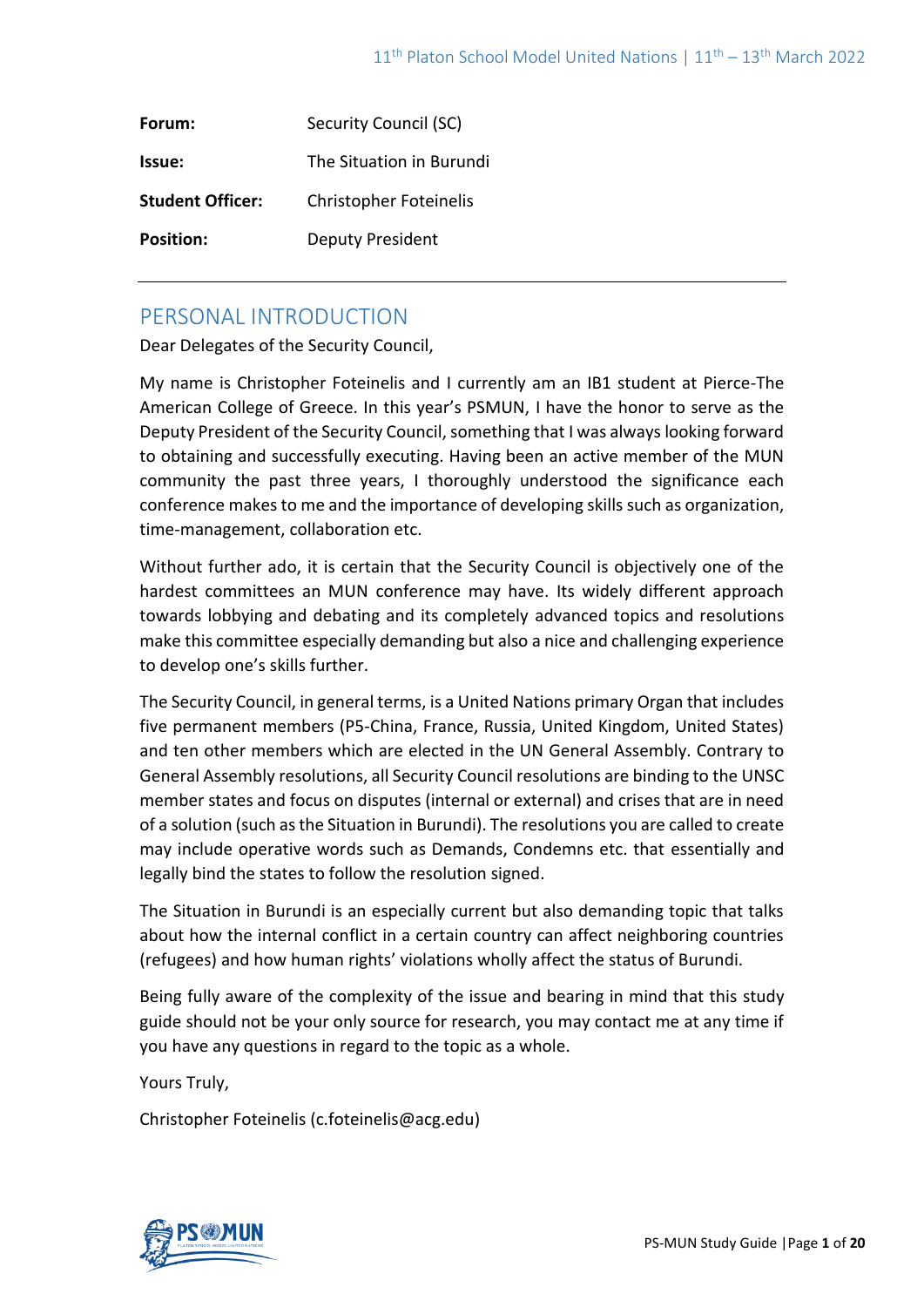# TOPIC INTRODUCTION

The Republic of Burundi is a country situated in Southeastern Africa. It started off as a Kingdom before the European powers managed to reach it. It was initially colonized by German forces, then Belgium forces and lastly gained its independence in 1962. It is essentially a region that has been subject of exploitation from other countries for many centuries and thus it is undoubtedly an economically, politically and socially drained nation. It is in fact characterized as a less economically developed country (LEDC) that is currently under a unitary presidential republic government that is split into two houses: the Senate and the National Assembly, which came in the foreground amid the start of a plethora of demonstrations to eventually support the republic and maintain order.

In the Burundi region, there are two main races that both have had their chance to obtain governmental positions but are socially characterized as polar opposites: Tutsis and Hutus. These two races have taken on the ruling of the territory and their polarity is proven through the fact that each time one or the other race in the form of a political party are elected, a genocide occurs. The First & Second Burundian Genocide were characteristic examples of how divided the two populations were and how the hatred between two groups caused several national crises the last 60 to 70 years.

The aforementioned demonstrations were the primary reason of nationwide unrest during decades and especially in the  $20<sup>th</sup>$  and  $21<sup>st</sup>$  century. These tensions in conjunction with a civil war occurring among the two primary opponents of the nation evoked a major refugee wave. More than 400,000 individuals have fled the country in fear of getting arrested, assaulted or even killed thus creating one of the worst refugee crisis in the African continent. Most refugees flee to the neighboring countries which are Rwanda, Tanzania and the Democratic Republic of Congo.

The historical background of the nation along with the exploitation by other countries and the refugee wave that is severely hurting the infrastructure, working class and population as whole make Burundi economically drained and in need of political and most importantly democratic stability.



**Figure 1<sup>1</sup> :** Map depicting the current geographical location of Burundi along with all neighboring countries

<sup>1</sup> "Bujumbura." Encyclopedia Britannica, www.britannica.com/place/Bujumbura.

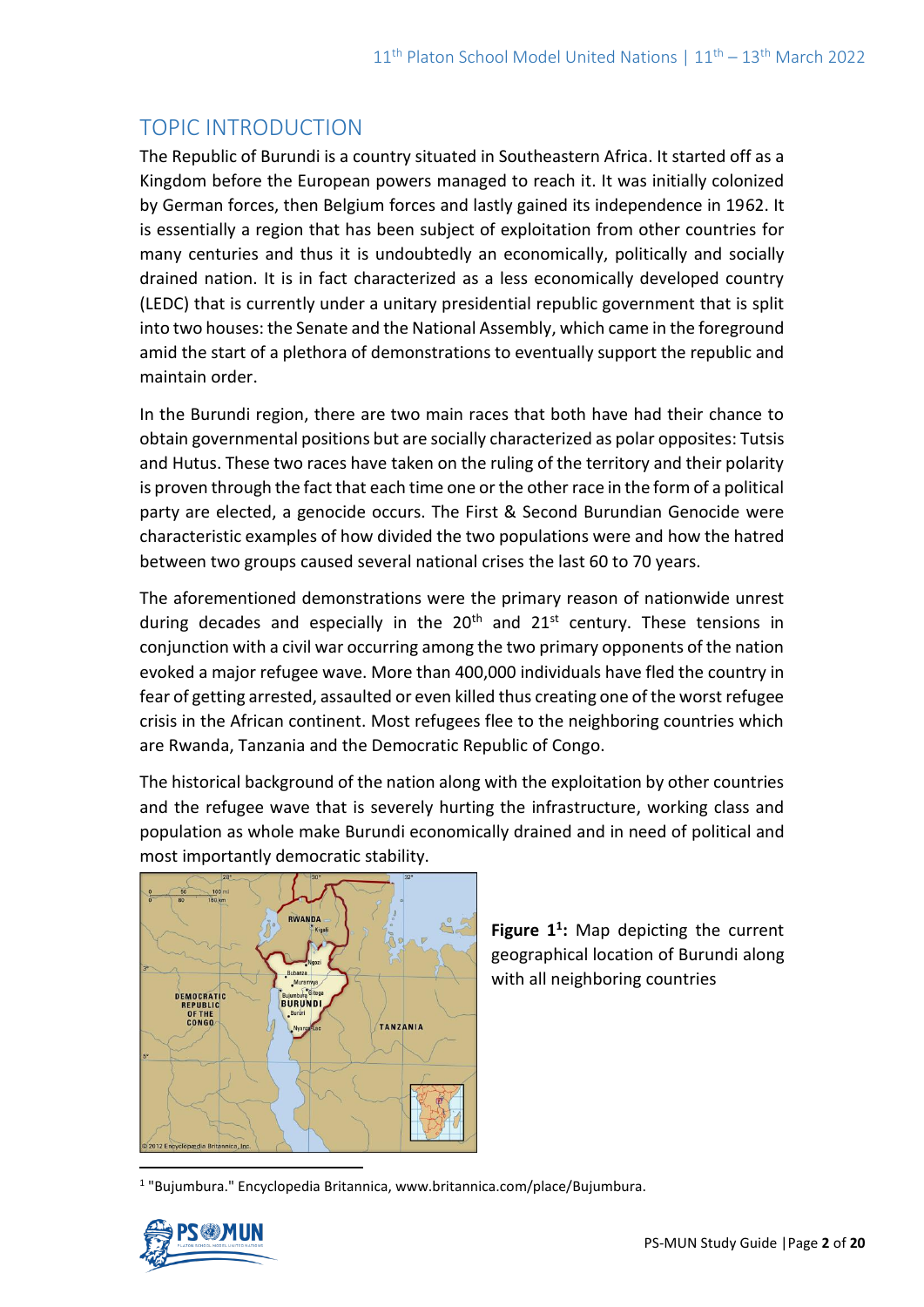# DEFINITION OF KEY TERMS

#### Constitution<sup>2</sup>

Constitution is described as the set of political principles according to which a state is governed, with emphasis on the rights of the people it governs.

#### Constitutional Monarchy<sup>3</sup>

Constitutional Monarchy is a political system within which the monarch's power is especially limited since they act only on the advice and command of the politicians who form the government in the contextual state.

#### Genocide<sup>4</sup>

Genocide is described as the murder or usually the massacre of a whole group of people and especially of a group belonging in a particular nation or race.

#### Independence<sup>5</sup>

Independence is essentially the freedom a group or country acquires from being in a state of ruling by another country.

#### Mandate<sup>6</sup>

A mandate is best described as the authority granted to a specific group of people, the government or an intergovernmental organization to govern a certain country for a brief period of time.

#### Peacekeeping<sup>7</sup>

Peacekeeping is essentially a set of missions aiming towards preventing acts of violence and war especially through the use of armed forces that are not involved in the disagreement of preventing fighting in the contextual area.

#### Political Opposition<sup>8</sup>

Political opposition is defined as a group of people or political party in a multiparty political system that is opposed to or criticizes continuously the government or political party in power.

<sup>4</sup> "Genocide." Cambridge Dictionary | English Dictionary, Translations & Thesaurus,

dictionary.cambridge.org/dictionary/english/genocide?q=Genocide

<sup>5</sup> "Independence." Cambridge Dictionary | English Dictionary, Translations & Thesaurus,

dictionary.cambridge.org/dictionary/english/independence?q=Independence

<sup>7</sup> "Peacekeeping." Cambridge Dictionary | English Dictionary, Translations & Thesaurus,

dictionary.cambridge.org/dictionary/english/peacekeeping?q=Peacekeeping

global.com/dictionary/the-pragmatics-of-political-deception-on-facebook/54116.



<sup>&</sup>lt;sup>2</sup> "Constitution." Cambridge Dictionary | English Dictionary, Translations & Thesaurus, dictionary.cambridge.org/dictionary/english/constitution

<sup>&</sup>lt;sup>3</sup> "Constitutional Monarchy." Cambridge Dictionary | English Dictionary, Translations & Thesaurus, dictionary.cambridge.org/dictionary/english/constitutional-monarchy

<sup>&</sup>lt;sup>6</sup> "Mandate." Cambridge Dictionary | English Dictionary, Translations & Thesaurus,

dictionary.cambridge.org/dictionary/english/mandate?q=Mandate

<sup>&</sup>lt;sup>8</sup> "What is Political Opposition." IGI Global: International Academic Publisher, www.igi-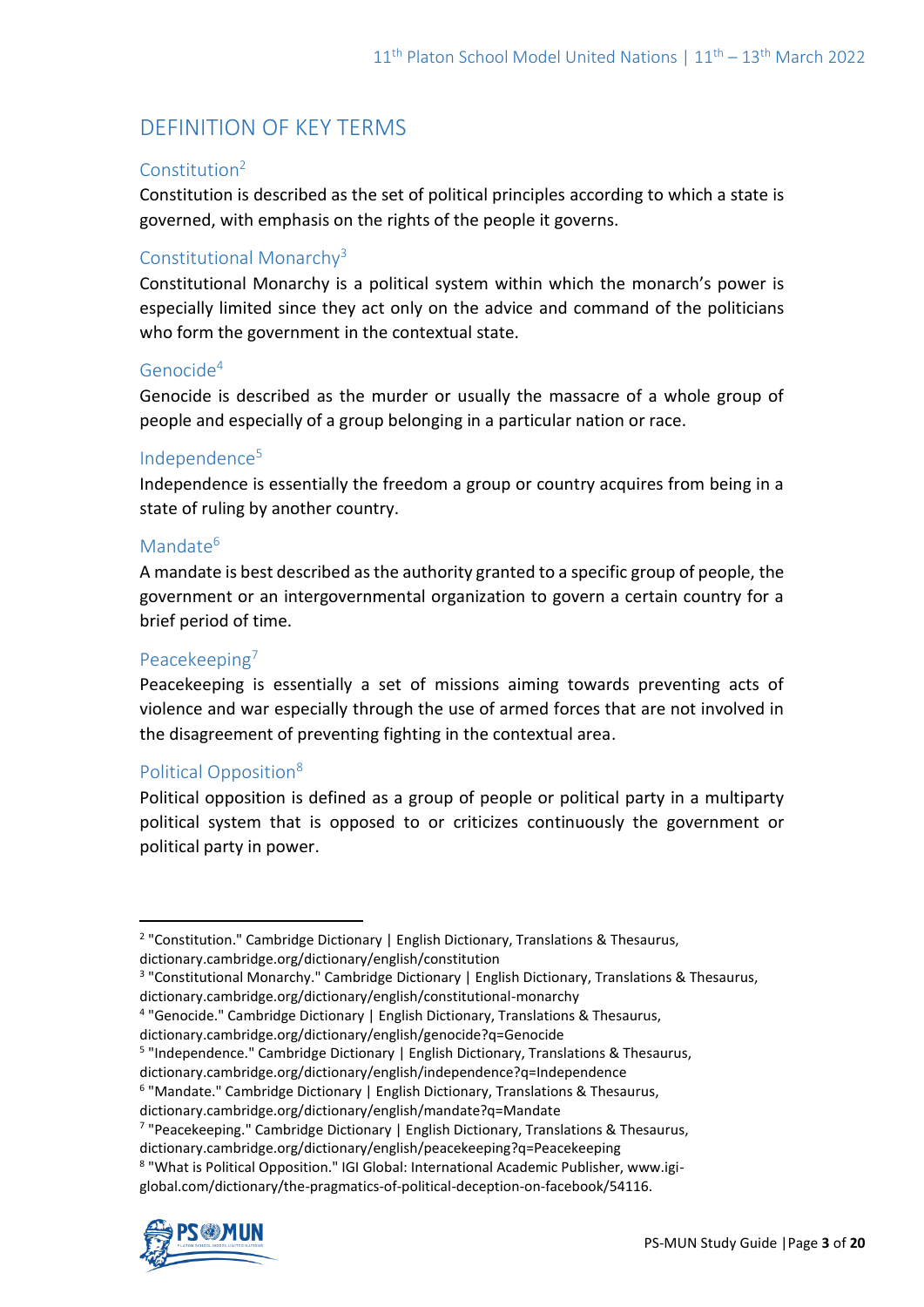#### Reconciliation<sup>9</sup>

In politics, reconciliation means a situation in which two governments or groups that have opposite beliefs, ideas or ideologies reach a consensus and thus mediate their conflict.

## BACKGROUND INFORMATION

#### Africa Partition Plan (1885-1914)

Before the region of Burundi, which is situated in Eastern Africa, ever came in the foreground, the African continent was a vast region rich of resources and minerals that Major Economic Powers of the  $19<sup>th</sup>$  and  $20<sup>th</sup>$  century could exploit. Amid the pretext of World War I, Germany, as one of the Central Powers and a more economically developed state, orchestrated what it is known as the Berlin Conference that lasted from  $16<sup>th</sup>$  November 1884 to  $26<sup>th</sup>$  February 1885. The purpose of this conference was to discuss one of the main issues that was bothering the European countries back then: how the partition of the African territory will occur and which country gets to keep which part of land. It can, thus, be characterized as a conference whose main goal was to regulate the colonization and economic regions Africa held from all countries that were financially able to exploit them.

The primary outcome of the conference was the "Africa Partition Plan" that separated the territories, although unevenly, to the major powers that participated in the conference (Great Britain, France, Germany, Portugal, Italy, Belgium, Spain). The German Empire along with the constitution of the German colonial empire managed



to obtain the land around the Great Lakes of Africa where Burundi is currently situated, the Angola region as well as the territory of Cameroon. The Great Lakes' land Germany occupied was, thus, named "German East Africa" or GEA.

**Figure 1<sup>10</sup>:** Map depicting the division of African territories according to the Africa Partition Plan (1885)

multimedialearning.org/FreeDownloads/2010/AfricaPartitionMap.pdf.



<sup>&</sup>lt;sup>9</sup> "Reconciliation." Cambridge Dictionary | English Dictionary, Translations & Thesaurus, dictionary.cambridge.org/dictionary/english/reconciliation.

<sup>&</sup>lt;sup>10</sup> "Partition of Africa (1885-1914)." Social Studies Lesson Plans, World History LessonPlans, US History Powerpoint Presentations: MultiMediaLearning,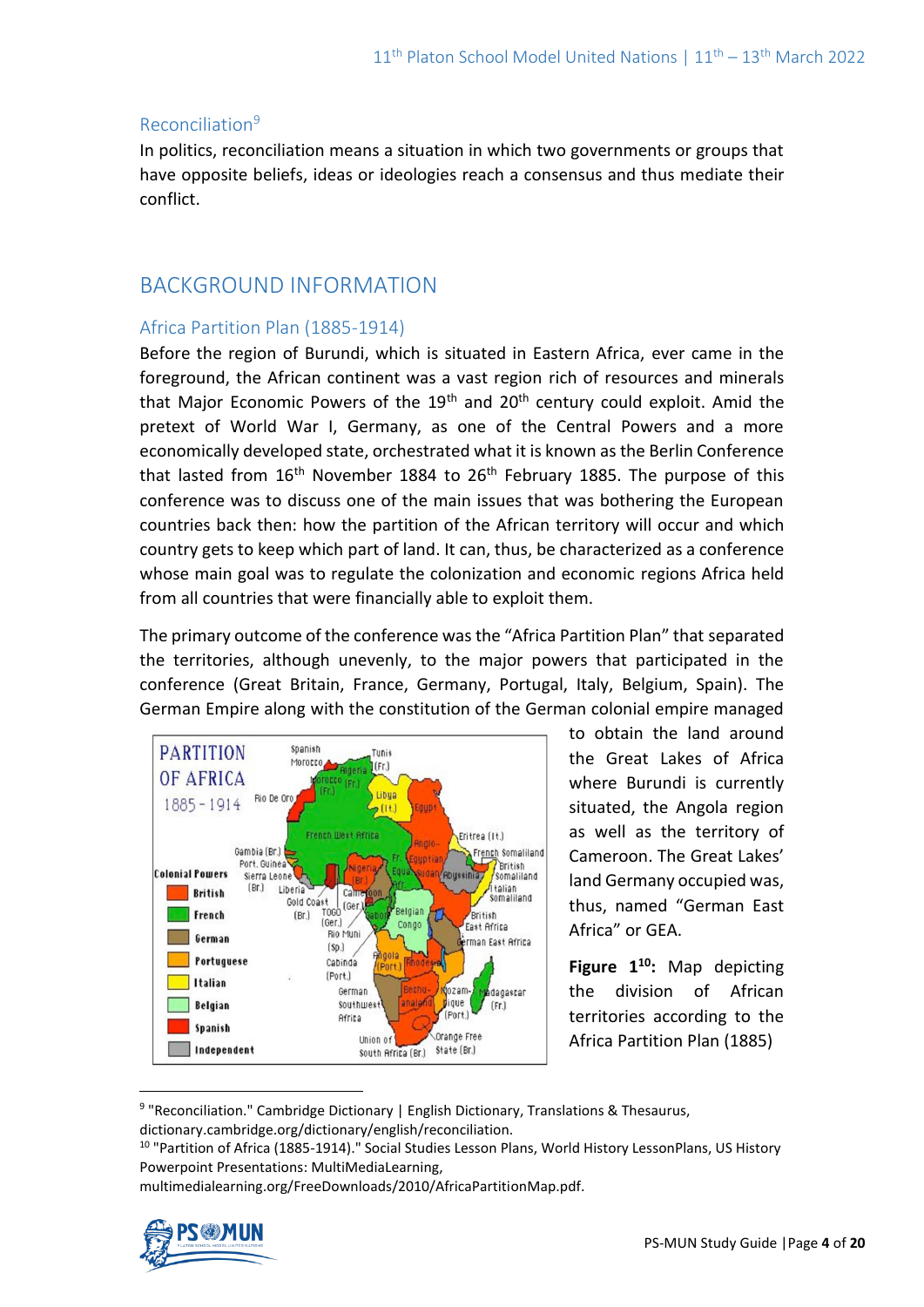#### East African Campaign (1914-1922)

Once World War I started in July of 1914, Europe was split into two main belligerents: the Central Powers comprising of the German Empire, the Austro-Hungarian Empire & the Ottoman Empire and the Allied Powers which were the Third French Republic, the British Empire and the Russian Empire. As soon as the war was evoked, the African colonies that belonged to the Allies and were geographically near the German East Africa planned a plethora of battles and attacks toward the colony.

More analytically, the belligerents of the East African campaign (the colonial battles of the Allies against the Central Powers) were the British Colonies of the area (British East Africa and Egypt), the Belgian Colony of Congo and the Portuguese Colony of Mozambique. On the opposite side of the conflict, the German East Africa wanted to sustain its territory while the war was still occurring.

After the war ended in 1918 and with the Central Powers as the defeated, the East African Campaign also concluded with the complete invasion of the Allies in order to eventually partition the GEA. The Germans solidified their surrender from the territory via the Treaty of Versailles that was signed on 28<sup>th</sup> June 1919 in the Palace of Versailles. Therefore, the GEA was separated into two League of Nations Mandates: the Tanganyika Territory which was passed on to Britain and the Ruanda-Urundi Territory that was passed on to Belgium. The geographical position of Burundi as we know it today was part of the Ruanda-Urundi land.

The aforementioned mandates were furthermore made official with the formal statement of the League of Nations issued on 20<sup>th</sup> July 1922 that essentially approved



of the League of Nations' supervision on the territories that belonged in a transitional stage from being colonized to becoming independent.

**Figure 2<sup>11</sup>:** Map depicting the occupation of the German East Africa by Belgian forces in Ruanda-Urundi (1922)

### Status in World War II (1922-1946)

Amid the solidification of the League of Nations mandate in the Ruanda-Urundi state in 1922, the administration of the territory was passed on to the government of Belgium on 1<sup>st</sup> March 1926. Belgium militarily occupied the region and focused the work of the colony on crops, acquisition of resources and farming as it was a fruitful and resourceful region. Failed crops during certain time periods created four primary

<sup>&</sup>lt;sup>11</sup> "East Africa." Away from the Western Front, 11 Dec. 2021, awayfromthewesternfront.org/campaigns/africa/east-africa/.

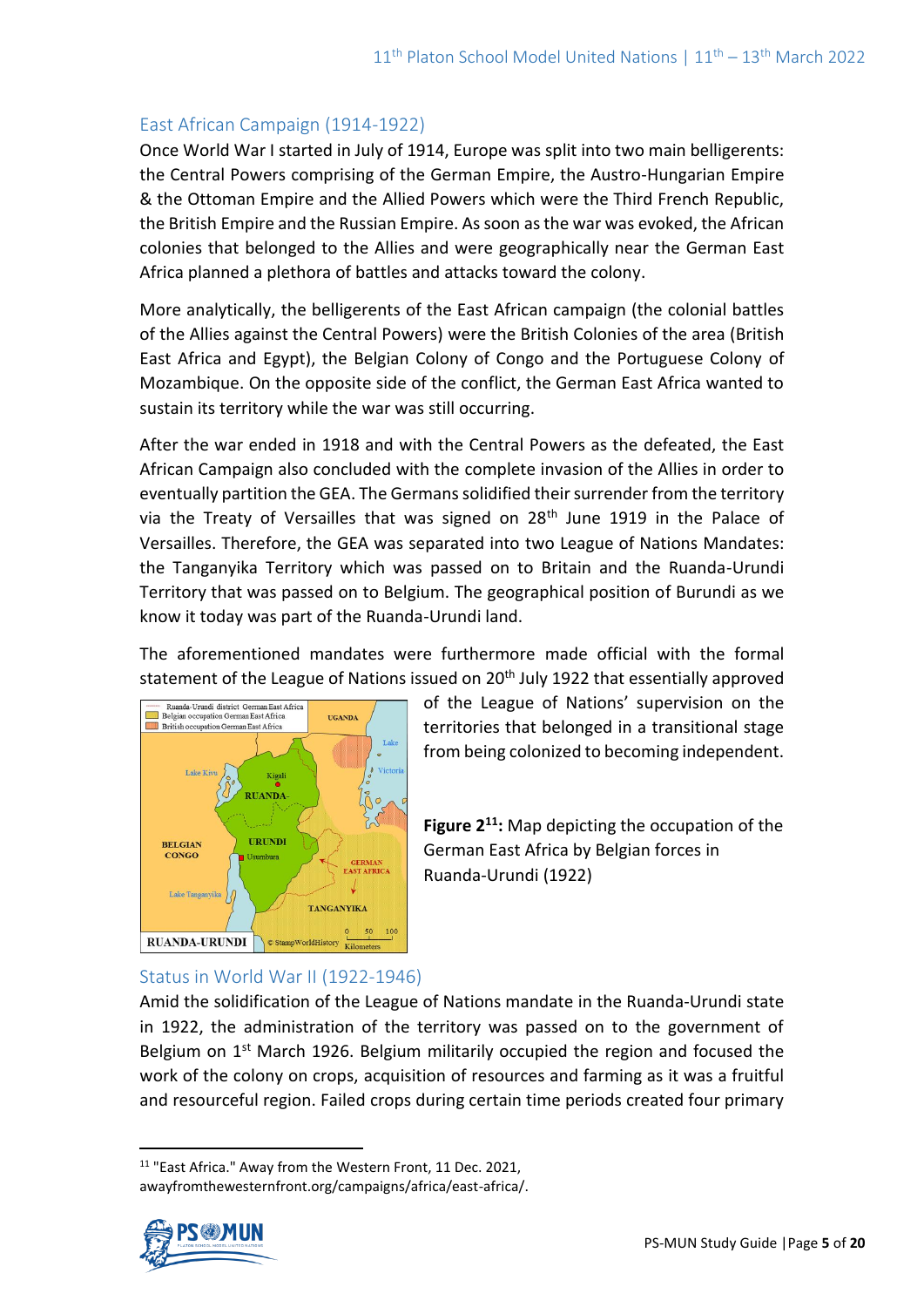famines that essentially ravaged the population and also failed to meet the economic expectations of Belgium.

After World War II ended, the League of Nations, being unable to maintain peace and prevent this war from occurring, was disbanded. This led to the creation of the United Nations as we know it today and the formation of the Trusteeship Council: one of the main UN organs at the time. The Trusteeship Council assigned to it a Trust Territory title in December 1946 that essentially started preparing the country for independence. A prerequisite for such action to occur was the political reform of the authoritative power which was again Belgium as appointed by the Trusteeship Council.

#### Independence of Kingdom of Burundi (1946-1965)

During the Belgian administrative authority in the Burundi region (Ruanda-Urundi), the Belgian government supported the Ganwa dynasty which was a dynasty that traditionally ruled Burundi since before its first occupation by German forces in the 19<sup>th</sup> century. Wanting to maintain order in the territory, Belgium financially supported the rulers especially after World War II, once the Trust Territory title was appointed. The King that ruled Burundi after World War II and until its independence was Mwami Mwambutsa IV.

Mwami made several requests towards the supervisors of Burundi which were the Belgian authorities at the time in order for the country to politically reform and thus, gain its independence. Wanting to end this colonial rule which was bothering the population since 1922, Mwami declared the country as independent on  $1<sup>st</sup>$  July 1962 and was, therefore, renamed "Kingdom of Burundi". The Belgian rulers had, hence, no political power in the region and the UN involvement in the country's independence stopped.

This is when the two primary antagonists of the conflict appear: Burundi was always a country occupied by two races which were the Tutsis and the Hutus. Tutsis held more leadership positions, political and economic power and public influence as the Ganwa dynasty was Tutsi-dominated. On the other side, the Hutus were always a population that suffered severe discrimination and tended to revolt against contextual rulers (with no success).

Mwami, as a Tutsi himself, in an attempt to calibrate the internal tensions between the two races and as the monarch of Burundi, appointed a Hutu prime minister who was named Pierre Ngendandumwe to take over the miscellaneous matters of the government. This attempt by Mwami proved a hoax since the prime minister was assassinated on 15<sup>th</sup> January 1965 by a Tutsi.

### Declaration of Republic of Burundi (1965-1966)

After the assassination of Pierre, the Burundi civilians demanded parliamentary elections in order to elect and not appoint a prime minister and members of the Burundian parliament. Hence, the 1965 Parliamentary Elections in Burundi took place on 10<sup>th</sup> May and eventually, the results of the elections seemed to especially favor the

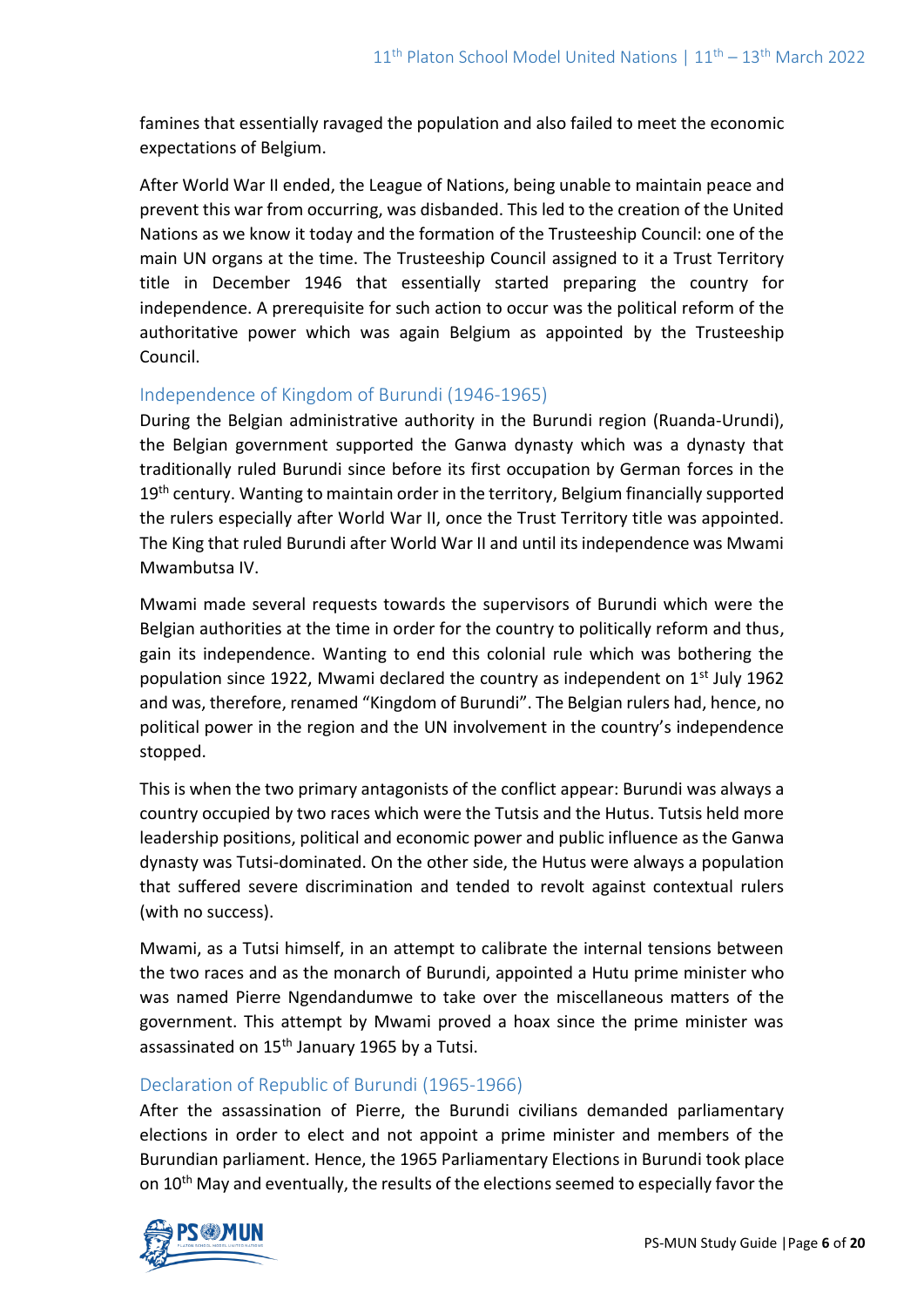Hutu-controlled political party granting it the majority of seats in the National Assembly. However, this did not stop Mwami to disregard the elections completely and abuse his powers to appoint Michel Micombero (Tutsi) as the prime minister of Burundi. This, undoubtedly, increased internal tensions between the two populations since the Hutus, as a revolutionary race, deemed it unjust, abusing and discriminating.

One of the immediate reactions of Hutus and especially the Hutu army officers was to plan a coup d'etat in October of 1965. Amid this announcement, Mwami fled the country to Congo and was replaced by his son Prince Ntare V. The plan eventually failed and the relations between the two races reached a climax.

Michel Micombero, who was the Prime Minister at the time, carried another coup d'etat on 8<sup>th</sup> July, 1966 which deemed successful in abolishing the constitutional monarchy of Burundi and declaring the country as a republic. His rule was characterized as a military dictatorship and the political ideology Michel exercised was African socialism.

#### First Burundian Genocide (1972)

The tensions that had escalated to a maximum point between Hutus and Tutsis in conjunction with the revolt that governed the Hutu mindset led to one of the worst crisis the country had ever encountered: the First Burundian Genocide of 1972.

It is a fact that the revolutionary attempts against the new government of Burundi were mostly led by educated and financially developed Hutu individuals that were knowledgeable enough to plan ahead a potential overthrow of both rules of the nations. These people were the primary targets of the Tutsi army and government because without them, the revolutionary spirit of the Hutus would, undoubtedly, seize to exist. In the end, however, this attempt by the government did not go according to the labelled goal.

The First Burundian Genocide occurred from April to August of 1972. It was essentially a massacre led by Tutsis against Hutus that lived within Burundi and eventually eliminated most of the threat the government thought it had. More than 100,000 individuals from both sides were killed. The Tutsi army under the command of Michel Micombero removed all Hutu politicians and officers from their ranks in an attempt to overall ensure that the dictatorship would remain unchanged by the Hutus revolutionary tendencies.

#### Second Burundian Genocide (1993)

After two decade-long tensions between Hutus and Tutsis and after the first Burundian Genocide, the elections of 1993 (June 1993) turned out in favor of the Hutu Party FRODEBU that supported the further development of the nation regardless of the internal tensions between the two populations. The new prime minister was Melchior Ndadaye (Hutus) and, thus, a completely new government was formed under his rule. Ethnic polarization also reached a climax seeing as the ruling of the nation was changing favoring one party over the other in certain times.

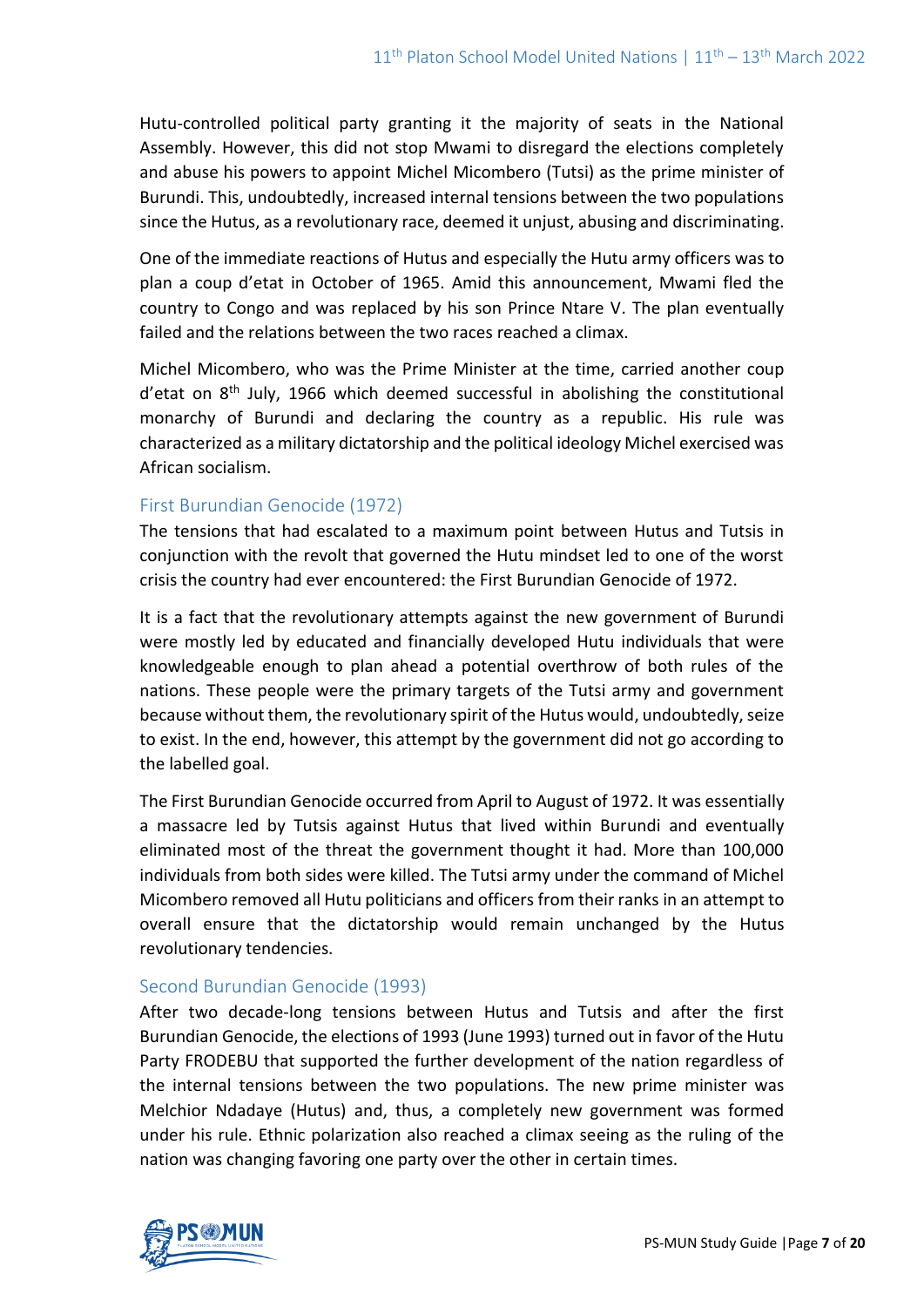Prime Minister Ndadaye was eventually assassinated on 21<sup>st</sup> October 1993 during a failed coup attempt orchestrated by the Tutsis. The young division of the FRODEBU party having already been severely influenced by Ndadaye, armed themselves and started taking Tutsis hostage. Even from the following day, the number of Hutus attacking and killing Tutsis within the whole nation skyrocketed leading to an immediate rise-up of intensive violence and fatal incidents.

The plentiful crimes committed during 1993 signified the Second Burundian Genocide this time led by the Hutu-controlled government against the political minority who were the Tutsis. More than 200,000 individuals were killed by the Hutu forces which eventually proved that the incidents within the Burundi territory were, indeed, massacres.

#### Burundi Civil War (1993-2006)

Upon the execution of the second Burundian genocide of 1993, it was certain that the assassination of Prime Minister Ndadaye who had adopted a pro-Hutu behavior when it came to national affairs, the economy and the community as a whole was the pretext of what came to be the Burundi Civil War. After approximately a century of crimes, violence and tension, the Burundi Civil War was declared in order to eventually eliminate one or the other opponent. The belligerents of the conflict were the Hutus government and Tutsi militants that openly and severely opposed its oppression.

The Burundi Civil War is seen as also one of the deadliest internal conflicts the African Continent has experienced since the death toll was estimated to be more than 300,000 casualties.

After numerous crimes and acts of violence were demonstrated during the decade between 1993 and 2005, the immediate result of this conflict were the Arusha Accords (signed on  $28<sup>th</sup>$  August 2000) which were formally named Arusha Peace and Reconciliation Agreements between the Tutsis and the Hutus. These agreements were part of Nelson Mandela's plan to restore peace within the African continent and these agreements managed to ease the situation and limit the conflict as much as possible. The Arusha Accords were essentially a transitional peace agreement that did, in fact, mediate the situation and removed notable rebel groups from the war but it was not until another incident that the war was deemed over:

In 2005 and after many elected presidents of Burundi controlled the army and the nation as a whole, the peace process reached a peak where there was a granted constitution on  $15<sup>th</sup>$  May 2005. After numerous attempts to hold a nationwide election, the request was passed and thus, a referendum to the creation of a constitution was initiated marking the first time Burundi civilians voted since 1994. A couple months later (July 2005), one more set of elections occurred that had to do with electing the Burundi parliament. Once the results were out, Pierre Nkurunziza (Hutu) was elected as the new president of Burundi, granting the proposed constitution and initiating a ceasefire between the Tutsi Army and the Hutus Rebels

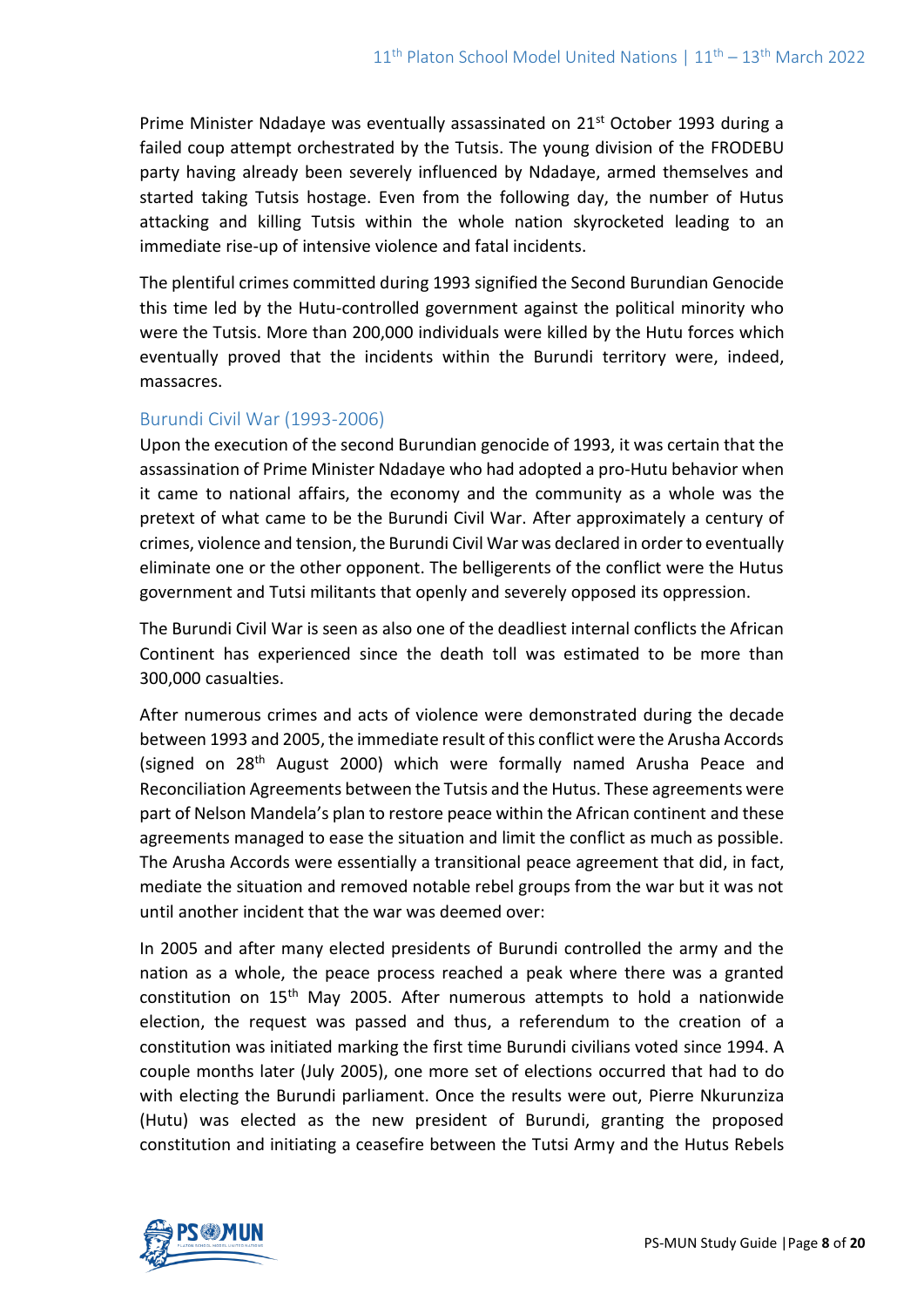who comprised the rebel group National Liberation Forces (FNL). The ceasefire occurred on 15th April 2006 and it signified the ultimate end of the Burundi Civil War.

### Burundian unrest (2006-2016)

From 2006 until approximately 2015, the Burundian community seemed especially influenced by western civilization. In an attempt to modernize society, Nkurunziza took on the initiatives to promote infrastructure development, social stability and taking on projects that were severely costly like bridge and road creation as well as entirely and economically reconstructing the country.

Due to this alleged exploitation of the state economy, there were, undoubtedly, a multitude of reactions by student protesters, political opposition members as well as the other members of the ceasefire of 2006 which were members of the National Liberation Front (FLN), none of which had an essential impact on how the government functioned and the ideology Nkurunziza executed.

Some notable events that occurred from 2006 until 2015 that steadily increased the tensions in Burundi were the following: from late 2007 to early 2008, the National Liberation Front attacked fortified government camps in Burundi as a means of opposing the President's plans, clashed the capital in opposition to the parliament, used child soldiers to rebel against the military and thus, resulting in high rates of violence in areas of Burundi.

In 2008, the FLN bombed the capital for a second time while the Burundian governmental army fought back killing a severe number of FLN soldiers. On  $26<sup>th</sup>$  May 2008, new ceasefire between Nkurunziza and FLN leader was introduced which was proved to be a superficial attempt since it did not have an impact on the relations and tensions between the two opponents. Regardless of this political and social stability in 2008, many refugees that left the territory during the Civil War returned but there was no infrastructure, jobs, houses and no tangible property to reconstruct Burundi in order to support the individuals that returned.

Disregarding the above, Nkurunziza had already been elected twice to the presidential position of Burundi but it was not until the parliament proposal to allow him to run for a third term that sparked nationwide unrest also known as Burundian Unrest of 2015-2018. All of the aforementioned issues between the two parties in conjunction with this proposal led to immense protests, demonstrations and eventually the government crackdown.

The civil conflict was split among two belligerents: the Burundian government led by Nkurunziza and the National Liberation Front which comprised the Burundian opposition to the government. The first event that occurred under the umbrella of the unrest was an attempted coup orchestrated on  $13<sup>th</sup>$  May 2015 by the FLN while Nkurunziza was absent from the country while on a trip to an emergency meeting in regard to the internal disputes. The coup eventually failed due to inability from the opposition to handle the determination the Burundi governmental military had against the rebels. Once the President returned to the capital of Burundi, he removed

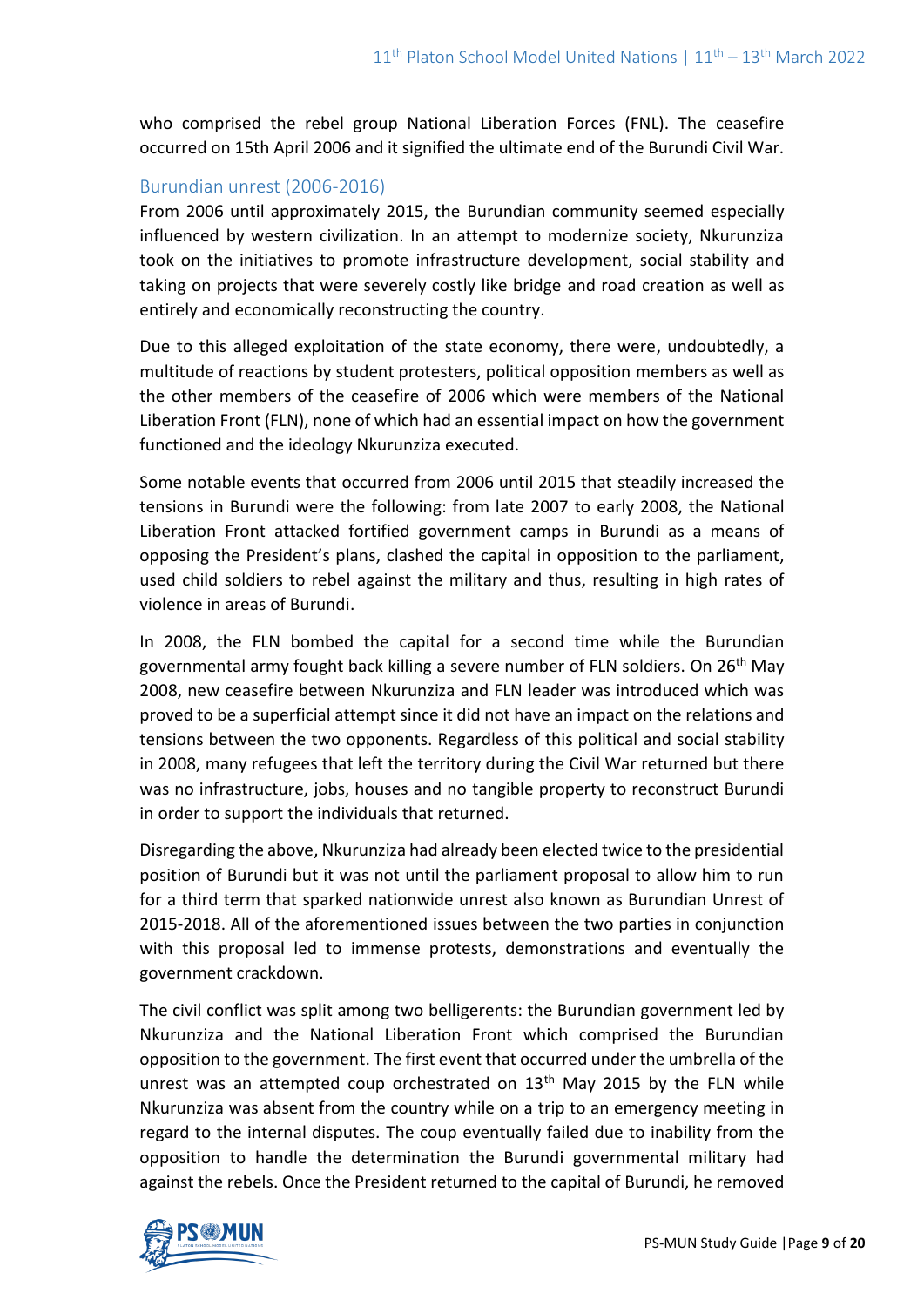three ministers from his cabinet that were not able to withstand the coup (national defense, trade and foreign affairs). Apart from them, almost 500 protesters were arrested from the government.

Regardless of the demonstrations occurring in the Burundi territory, the national elections occurred having Nkurunziza as a candidate along with the leader of the FLN. On  $21<sup>st</sup>$  July 2015, the elections resulted in favor of President Nkurunziza once again and he ran for an additional term. Tensions between the two parties continued being especially high for the years to come.

#### Refugee Crisis – Current Status of Burundi (2016-now)

At this point, it is crucial to mention the refugee crisis that occurred in and around Burundi since the pretext of the Civil War until now. Amid the declaration of the Burundi Civil War between the Hutus and Tutsis, the first wave of refugees began leaving the nation and fleeing towards neighboring countries such as Tanzania, Rwanda and the Democratic Republic of Congo. The estimated number of the refugees during the period 1995-2005 was more than 112,000.

The second refugee wave leaving the country occurred during the start of the Burundian unrest in 2015. Upon the exploitation of Burundian resources by the government and the initial crackdown of the state's economy, gradually more people migrated to adjacent nations due to economic reasons or due to hardship in keeping up with the constant protesting and violent demonstrating governing the country. Until February 2008, the high commissioner office of the UN reported more than 420,000 refugees fleeing Burundi to the mentioned countries.

These two major waves undoubtedly caused a severe enhancing of demands in the neighboring countries such as infrastructure and funding to maintain the well-being of the refugees. Keeping in mind that neither Tanzania nor DRC nor Rwanda are financially able to sustain individuals that have fled Burundi, these waves formed what is now known as the biggest refugee crisis the African continent has ever faced.

On a general note, during the conclusion of the Burundian unrest, there was a constitutional referendum in May 2018 which moved forward the idea of Nkurunziza ruling until 2034 but he eventually declared that he would stop serving in 2020. Thus, on 20th May 2020, Evariste Ndayishimiye became the newly elected president of Burundi when Nkurunziza stepped down from the position. The newly formed government would be composed of a National Council for the Defense of Democracy-Forces for the Defense of Democracy (CNDD-FDD) majority which was Evariste's political party.

With the new government rising which was focused on Hutu nationalism and economically right tendencies, the tensions between the Hutus and Tutsis still existed but were not as evident as before the rising of CNDD-FDD.

In regard to the situation in Burundi from 2020 to 2021, the United Nations Human Rights Council mission which was sent there during late 2020 reported a multitude of

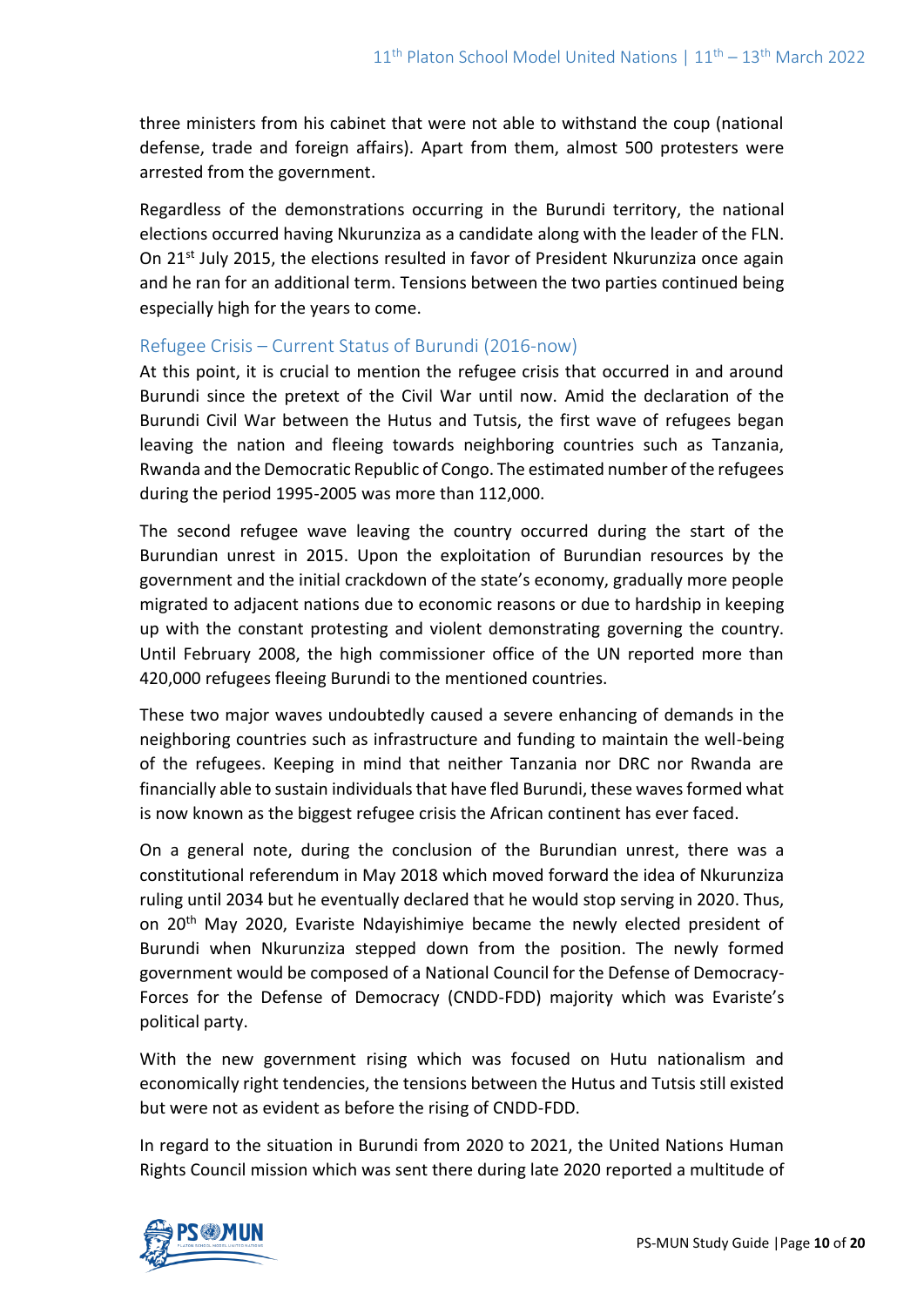human rights violations and extreme violence from the government and its respective administrative bodies against civilians. This continuous and alleged abuse of power by the current government also affected other sectors of the community such as the freedom press held, the elective & security system of Burundi and the economic sector of the nation.

Last but not least, Burundi is currently characterized as one of the poorest countries in the world as already mentioned. It handled the COVID-19 pandemic inadequately due to a lacking health and economic foundation. All of the aforementioned in conjunction with the ongoing refugee crisis clarify that the situation in Burundi is of vital importance since the global community must suffice to limit the internal disputes, solve the refugee crisis and lastly, ensure stability, reliability and transparency of the Burundi government under whichever ethnic group has been elected to it.

## MAJOR COUNTRIES AND ORGANIZATIONS INVOLVED

#### Burundi

The Republic of Burundi is essentially the protagonist in the story. Since its independence from the Belgian rule, Burundi has had many governments and many rulers that each practised their own set of ideologies and focused on entirely different sectors of society. All of them had one thing in common which was discrimination against the opposite ethnic group. For example, the two pillars of Burundian history were the two genocides that occurred within its region. The two genocides were, as mentioned, immediate outcomes of the hatred each race had against the other. The interchanging governments of Burundi since its independence until now, therefore, play a major role on the escalating conflict between the opposite groups and, hence, comprise the main reason why the refugee crisis occurred and why the country faces all its internal disputes.

### Democratic Republic of Congo (DRC)

The Democratic Republic of Congo is a country geographically adjacent to Burundi that plays one major role in the situation there: the DRC acts as the coordinator of the Economic Community of the Great Lakes Countries which is a community comprised of all countries that belong in the African Great Lake region. One of those countries is, since 2007, Burundi since it evidently belongs in the mentioned economic region and its membership's purpose is to ensure economic flourishing or at least economic stability. Even though the Burundian economy does not notice any stability, the DRC has always supported Burundi both economically and socially.

#### South Africa

The country of South Africa, although a neutral country to the issue, was the one that initiated the Arusha Peace & Reconciliation Agreements between the two sides of the Civil War and as mentioned, was the manager of the task force after the AMIB

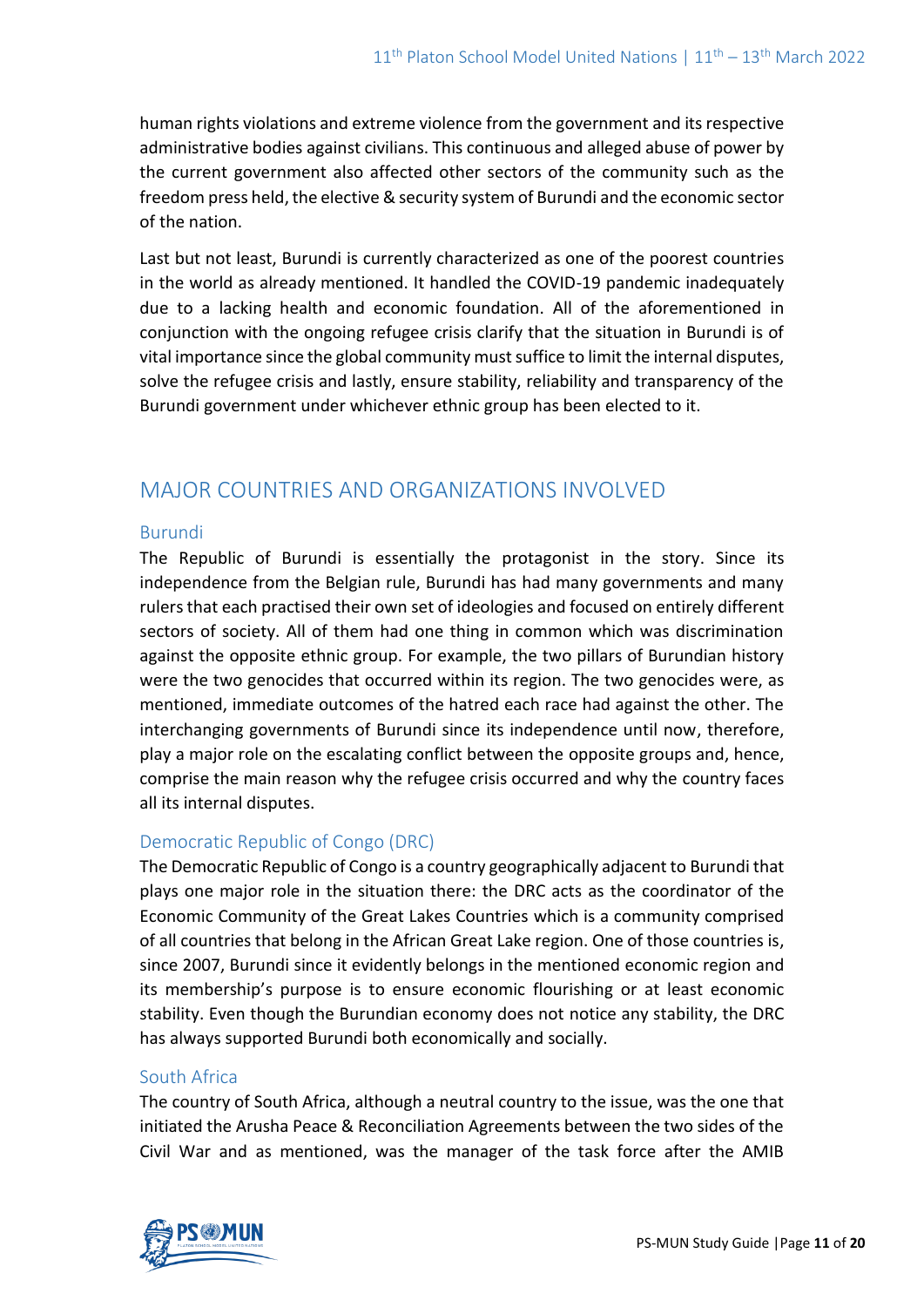replacement. This supervision wanted to ensure peace within the country and thus played an important role on the mediation goal for the community.

#### Tanzania

The country of Tanzania also took on an assisting role when it came to the stability of Burundi. Initially, the Tanzanian government played a key role in helping Pierre Nkurunziza be elected amid the deescalation of tensions in the early 2000s. Tanzania also meticulously received refugees after 2008 and during the Burundian unrest, hence severely assisting in the situation. It is crucial to further mention that the Tanzanian President Julius Nyerere initiated the Arusha Peace agreements before South Africa took over the entire process.

#### International Rescue Committee (IRC)

The International Rescue Committee is a committee that, along with other issues it focuses on, also focuses on the humanitarian and social crisis in Burundi, with the primary focus being rehabilitating refugees and protecting them from violence and abuse especially from military forces. The committee also provides education, health aid and safety to all the Burundian refugees that have fled the country towards all neighboring ones. Their ultimate goal is to ensure a better future for all the individuals that have suffered in the crisis within Burundi and to eventually solve the refugee crisis Africa is currently facing.

#### HelpAge International (HAI)

HelpAge International (HAI) is a non-governmental organization that also focuses on humanitarian relief in the region but is comparatively more direct than any other organization's attempt to solve the issue. Having headquartered in Tanzania, the NGO has already supported more than 10,000 refugees that have fled Burundi to Tanzania through either economic relief or raising awareness to the local populations for potential donations. Its goal is to also eliminate the refugee crisis in Burundi while also ensuring the well-being of all refugees in Tanzania.

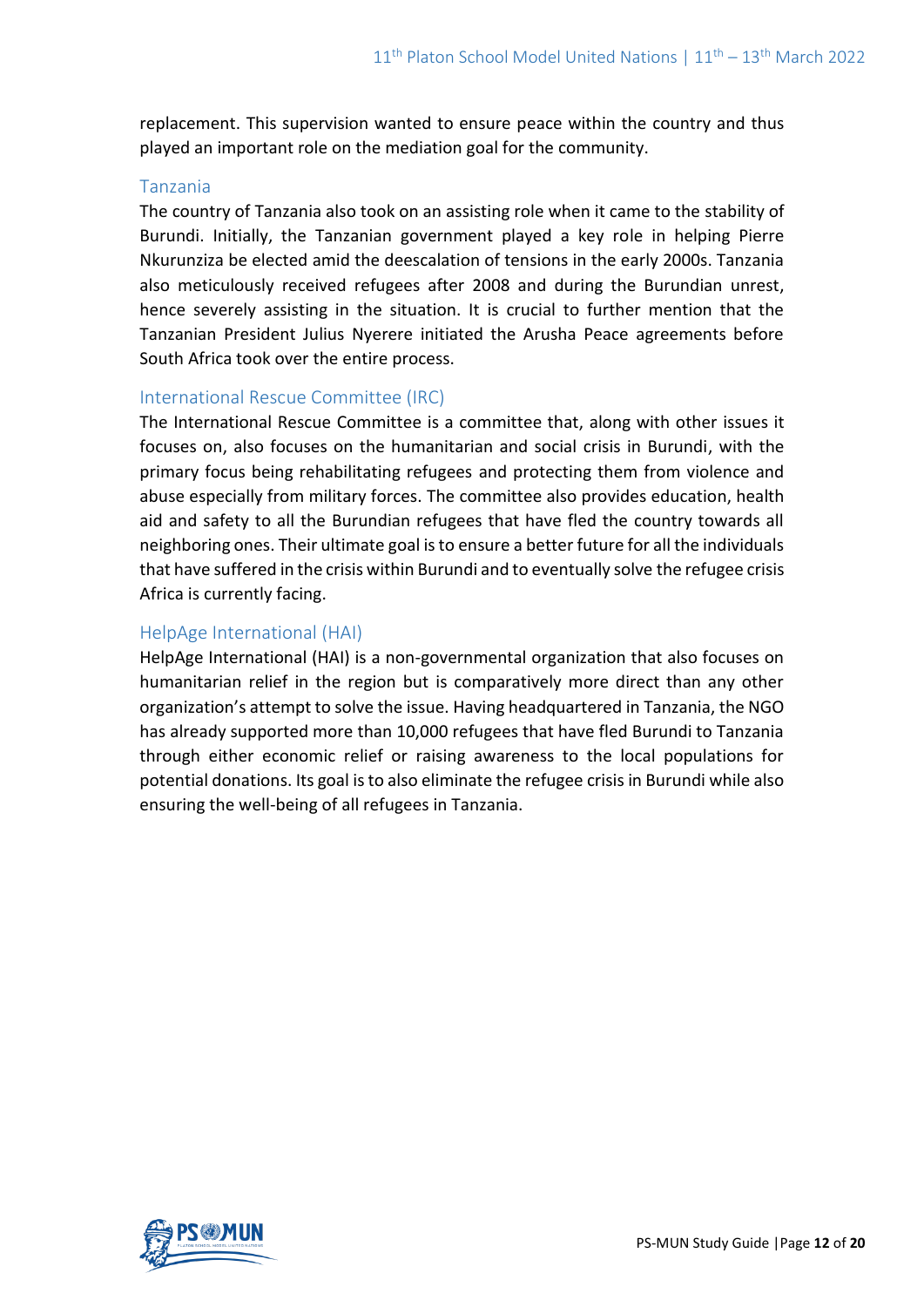# TIMELINE OF EVENTS

| Date of Event                                                  | Description of event                                                                                                                    |
|----------------------------------------------------------------|-----------------------------------------------------------------------------------------------------------------------------------------|
| 16 <sup>th</sup> November<br>$1884 - 26^{th}$<br>February 1885 | Berlin Conference occurred where the Africa Partition Plan<br>was signed among eight European countries.                                |
| 28 <sup>th</sup> June 1919                                     | Treaty of Versailles was signed in the Palace of Versailles<br>solidifying the German surrender of Burundi and the Belgian<br>takeover. |
| 20 <sup>th</sup> July 1922                                     | League of Nations characterized the region of Burundi as a<br>Belgian Mandate.                                                          |
| $1st$ March 1926                                               | Administration of the mandate was passed on to the Belgian<br>Government.                                                               |
| December 1946                                                  | The UN Trusteeship Council assigned to Burundi the Trust<br>Territory title.                                                            |
| $1st$ July 1962                                                | Mwami Mwambutsa IV declares the country as independent<br>and renames it to "Kingdom of Burundi".                                       |
| 15 <sup>th</sup> January 1965                                  | Assassination of Pierre Ngendandumwe (Prime Minister) by a<br>member of the Tutsi party                                                 |
| 10 <sup>th</sup> May 1965                                      | The 1965 Parliamentary Elections took place favoring the<br>Hutu party.                                                                 |
| October 1965                                                   | The 1965 failed coup took place to overthrow the unlawfully<br>appointed Tutsi prime minister.                                          |
| 8 <sup>th</sup> July 1966                                      | Michel Micombero (appointed Tutsi prime minister) carries<br>the 1966 coup abolishing the monarchy and declaring Burundi<br>a Republic. |
| April-August 1972                                              | The First Burundian Genocide took place led by Tutsis against<br>Hutus.                                                                 |
| <b>June 1993</b>                                               | The 1993 Parliamentary Elections took place favoring the<br>Hutu party (new prime minister Melchior Ndadaye).                           |
| 21 <sup>st</sup> October 1993                                  | Prime Minister Ndadaye assassinated following a failed coup.                                                                            |
| $21st$ October 1993 –<br>15 <sup>th</sup> April 2006           | <b>Burundi Civil War</b>                                                                                                                |
| 28 <sup>th</sup> August 2000                                   | Arusha Peace and Reconciliation Agreements were signed.                                                                                 |

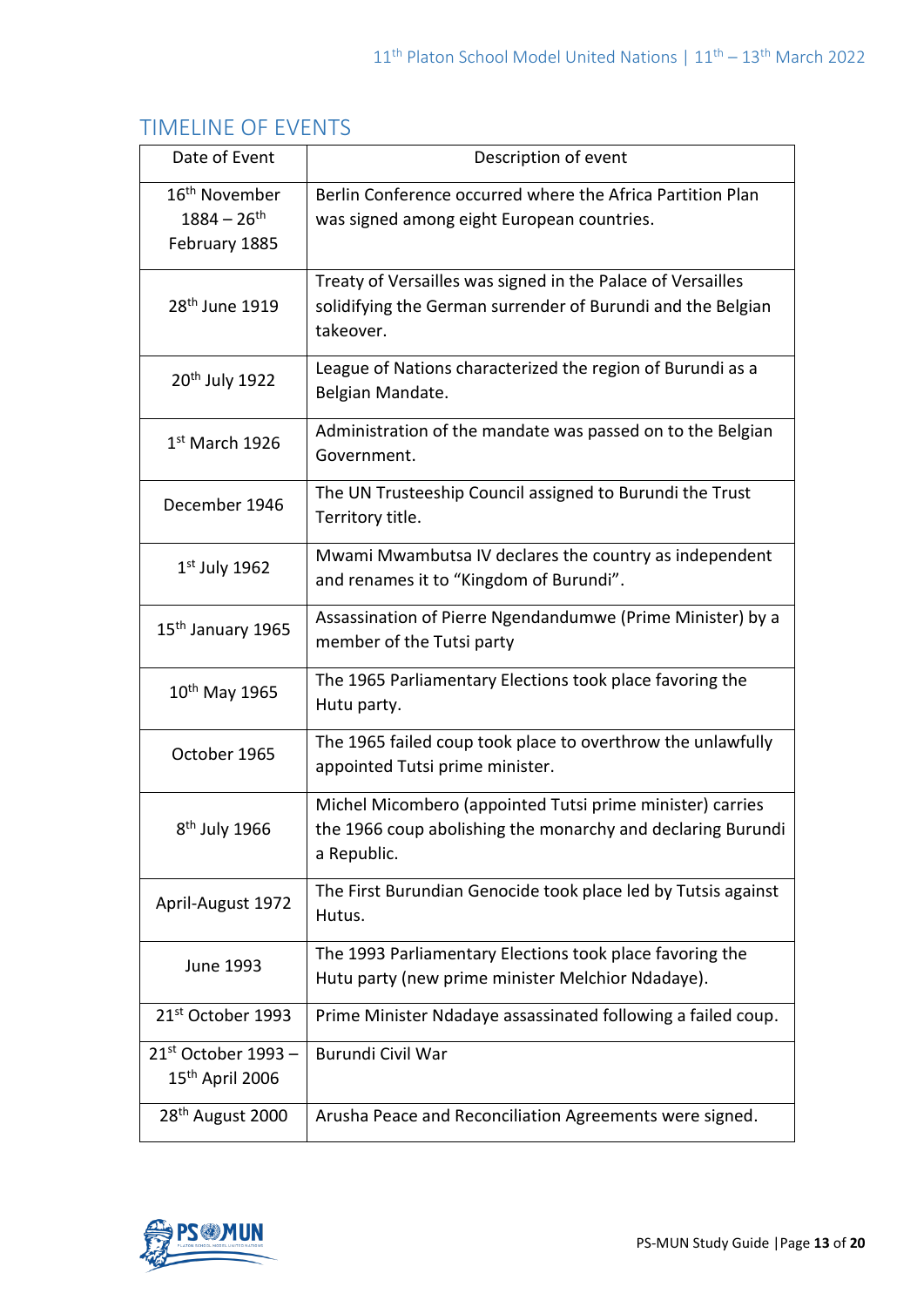| 2003                          | The African Union Mission in Burundi (AMIB) was put into<br>action.                                        |
|-------------------------------|------------------------------------------------------------------------------------------------------------|
| 21 <sup>st</sup> May 2004     | The United Nations Operation in Burundi (ONUB) was put into<br>action.                                     |
| 15 <sup>th</sup> May 2005     | The 2005 elections occurred in which a referendum to<br>establish a constitution was passed.               |
| <b>July 2005</b>              | The 2005 Parliamentary Elections took place favoring the<br>Hutu party (new President Pierre Nkurunziza).  |
| 15 <sup>th</sup> April 2006   | Ceasefire between Tutsi Army and Hutu Rebels occurred.                                                     |
| 25 <sup>th</sup> October 2006 | The United Nations Integrated Office in Burundi (BINUB) is<br>put into action.                             |
| 2006-2016                     | Nationwide Burundian unrest                                                                                |
| 26 <sup>th</sup> May 2008     | A failed ceasefire was introduced between FLN and the<br>government.                                       |
| December 2010                 | The United Nations Office in Burundi (BNUB) is established in<br>Burundi.                                  |
| 1 <sup>st</sup> January 2015  | The United Nations Development Assistance Framework<br>takes over the UN attempt to mediate the situation. |
| April 2015 -                  | The United Nations Human Rights Council sends month<br>reports of the Situation in Burundi.                |
| 13 <sup>th</sup> May 2015     | A failed coup against the government occurred where the FLN<br>wanted to take over the capital.            |
| 21 <sup>st</sup> July 2015    | The 2015 Parliamentary Elections took place favoring<br>President Nkurunziza once again.                   |
| May 2018                      | Referendum to extend Presidential term was introduced but<br>failed.                                       |
| 20 <sup>th</sup> May 2020     | The 2020 Parliamentary Elections took place where Evariste<br>Ndayishimiye was elected president.          |

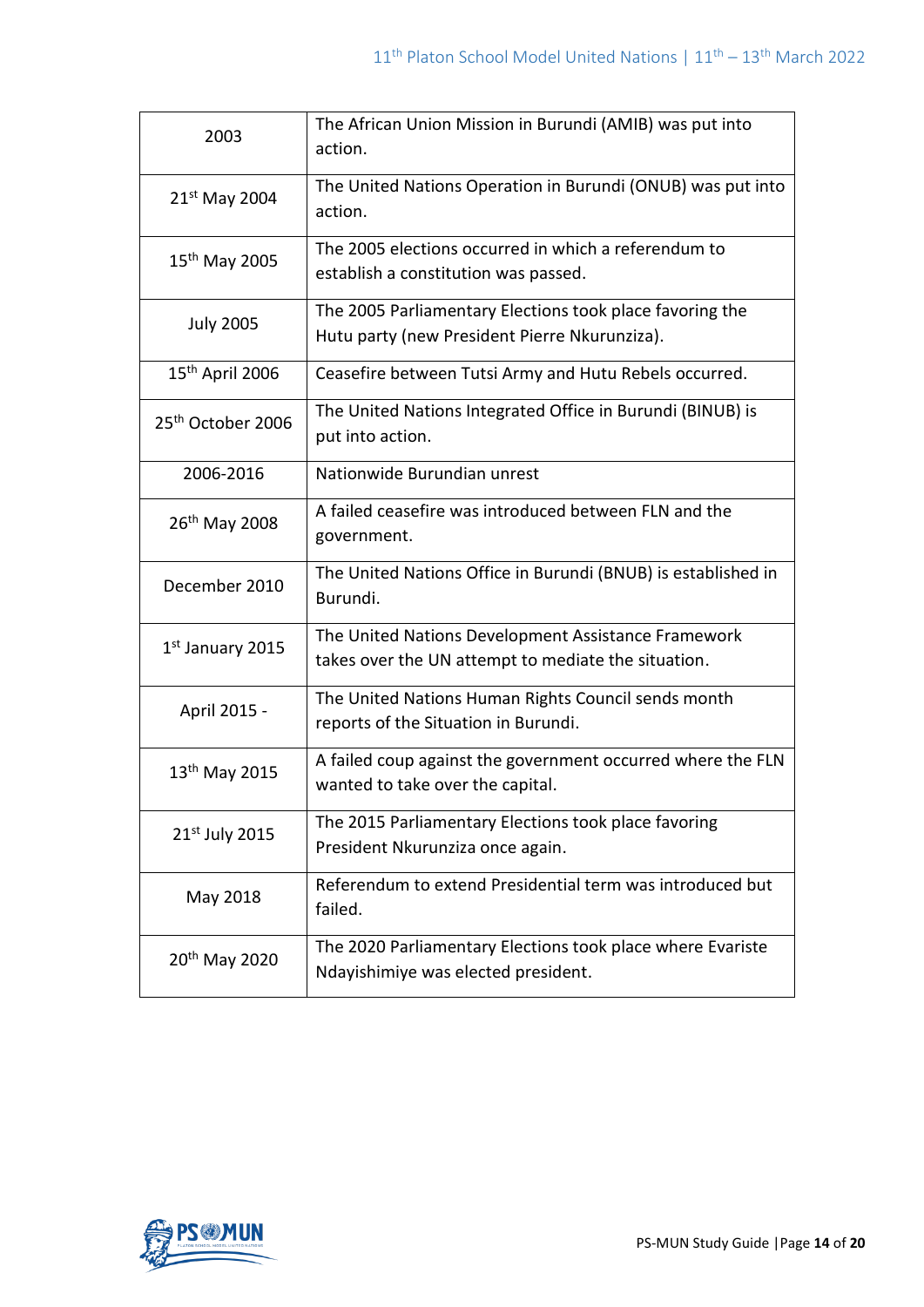# PREVIOUS ATTEMPTS TO SOLVE THE ISSUE

There have been multiple attempts to mediate the situation in Burundi, especially by the African Union and the United Nations with its peacekeeping attempts:

#### African Union Mission in Burundi (AMIB)

Initially, the African Union Mission in Burundi (AMIB) was mission orchestrated by the African Union that started after the Arusha Agreements (2003) as an international peacekeeping force of the region amid the gradual mediation of the Civil War. This mission was, later on, passed to South Africa's supervision and was, thus, renamed African Union Special Task Force (AU STF). The mission is still active in the region providing the union with monthly reports of the situation between the government and the civilians.

#### United Nations Operation in Burundi (ONUB)

After the initiation of the AMIB, the United Nations intervened in the situation as well with the UN Operation in Burundi (ONUB) that was created under the UN Security Council Resolution  $1545^{12}$ . The mission was put into action on  $21^{st}$  May 2004 and its aim was the disarmament of forces in the Burundi region and the protection of the well-being of all citizens affected by the Burundi Civil War. The ONUB did, in fact, play a major role in stabilizing the peace agreement until the end of the civil war. However, the mission was discontinued on 1<sup>st</sup> January 2007 and was, thus, deemed ineffective.

#### United Nations Integrated Office in Burundi (BINUB)

Once the ONUB was discontinued, the UN solidified their intervention in the region by creating the United Nations Integrated Office in Burundi (BINUB) under the UN Security Council Resolution 1719<sup>13</sup>, put into action on 25<sup>th</sup> October 2006 and right after the mandate of ONUB ended. Its primary aim was to prevent another war from occurring, to ensure political stability after a newly granted constitution, to support the freedom of press, and to make sure of the accordance of the ceasefire that occurred in 2006. Both the mission and the office were discontinued on 1<sup>st</sup> January 2011 and, thus, were deemed ineffective.

#### United Nations Office in Burundi (BNUB)

One subsequent action orchestrated again by the United Nations was the implementation of the United Nations Office in Burundi (BNUB), created under the UNSC Resolution 1959<sup>14</sup> signed in December 2010 and put into action after the mandate of BINUB ended. Its aim was once again to ensure peace and stability after the 2008 ceasefire and to protect the potential human right violations in the Burundi territory primarily by power-abusing officials. The end of the mission was on  $1<sup>st</sup>$ 

<sup>&</sup>lt;sup>14</sup> "Security Council Resolution 1959." UNSCR - Search Engine for the UN Security Council Resolutions. unscr.com/en/resolutions/1959.



<sup>&</sup>lt;sup>12</sup> "S/RES/1545 : UN Documents : Security Council Report." December 2021 Monthly Forecast : Security Council Report, 21 May 2004, www.securitycouncilreport.org/undocuments/document/burundisres1545.php.

<sup>&</sup>lt;sup>13</sup> "Security Council Resolution 1719." UNSCR - Search Engine for the UN Security Council Resolutions, unscr.com/en/resolutions/1719.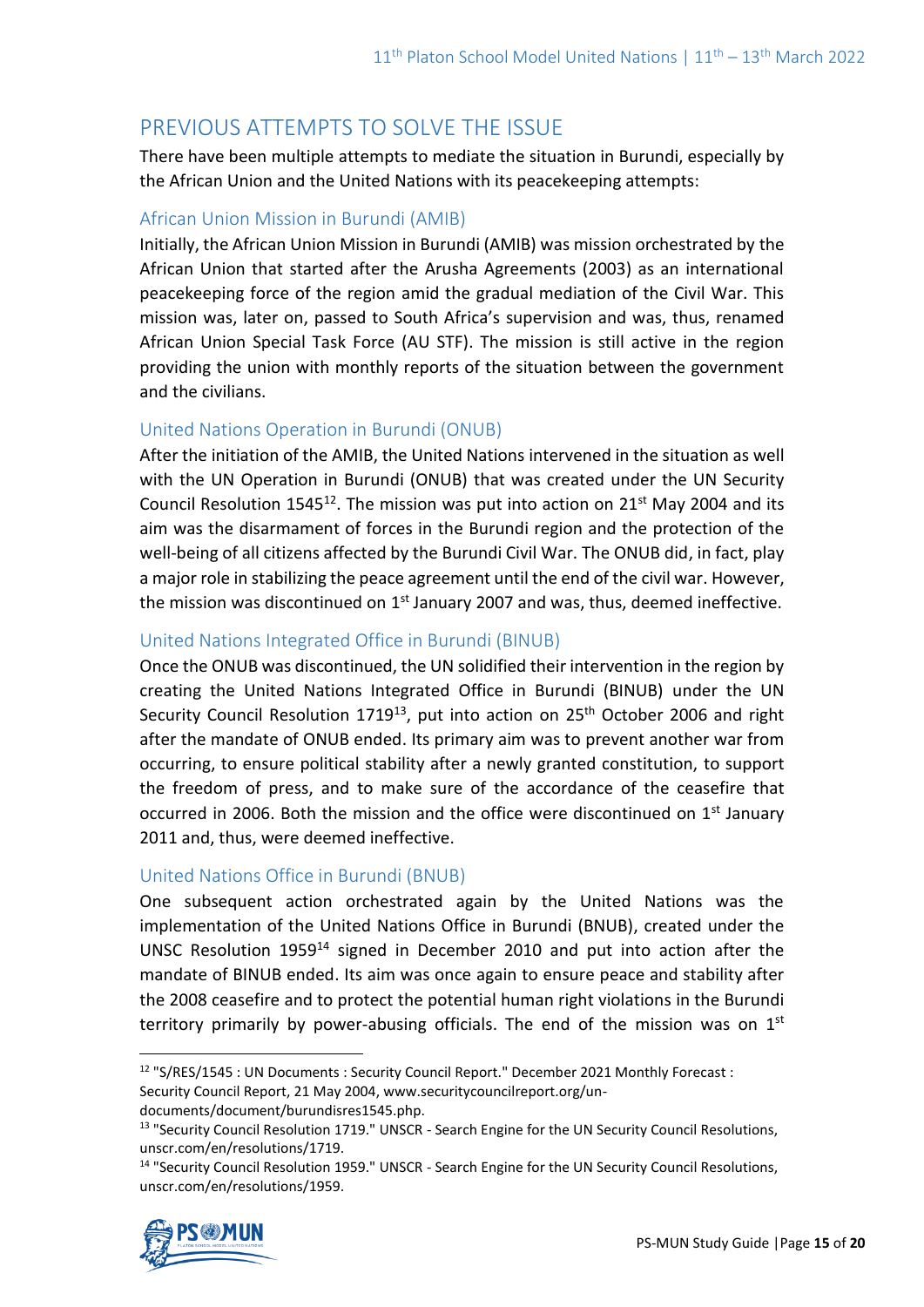January 2015, when the UN Development Assistance Framework took on all the disputes in the African continent. Since no essential change occurred, this attempt was proved to be ineffective.

#### United Nations Human Rights Council (UNHRC) Action

One more involvement of the United Nations in the dispute was through one of its organs, the UNHRC. The United Nations Human Rights Council, through the Resolution 33/24<sup>15</sup> (Commission of Inquiry on Burundi), started investigating human rights violations in Burundi from April 2015 onwards in order to condemn all perpetrators and to eventually limit their rate of occurrence. Some violations that were reported by the body were unlawful executions, torture, degrading, arbitrary arrests, rape and other crimes that had to do with the abuse of power by officials or the especially violent nature of protests. This UN action was and still is deemed as one of the most effective ones, since it meticulously reports the crimes that occur in the Burundi region.

#### Truth and Reconciliation Commission in Burundi (TRC)

The Truth and Reconciliation Commission (TRC) in Burundi was essentially a committee established within the Burundi nation by the Burundi government amid the Arusha Agreements were signed. It was formally put into action when President Nkurunziza got elected for the first time and its initial run was for four years that was later on extended to eight years. The panel put in practice a plan to find and embalm burial sites, identify victims and offenders where it was feasible, and lastly exhume them with proper funerals, so as to ensure their human dignity. The TRC is responsible for the identification of over 150,000 victims and has proved helpful in the documentation of the situation since 1962.

### POSSIBLE SOLUTIONS

Taking into consideration all of the above facts and figures, it is safe to say that the situation in Burundi is not only internally but also externally influencing the African community. The only solutions that can be proposed have to be based on two main pillars: maintenance of peace through promotion of constitutional changes and global financial and educational assistance.

#### Peacekeeping Forces Involvement

The first primary pillar that can be characterized as a possible solution to the issue is the maintenance of peace on a nationwide scale. It is already a fact that the United Nations have sent a multitude of missions in order to eventually tackle the constantly increasing tensions in the region but not all of which have had any concrete impact on the situation there. Even though these missions could be characterized as peacekeeping missions, there has not been enough involvement in the matter so that the UN can have an influence on what the government decides and how it acts

<sup>15</sup> "Human Rights Documents." ap.ohchr.org/documents/dpage\_e.aspx?si=A/HRC/RES/33/24.

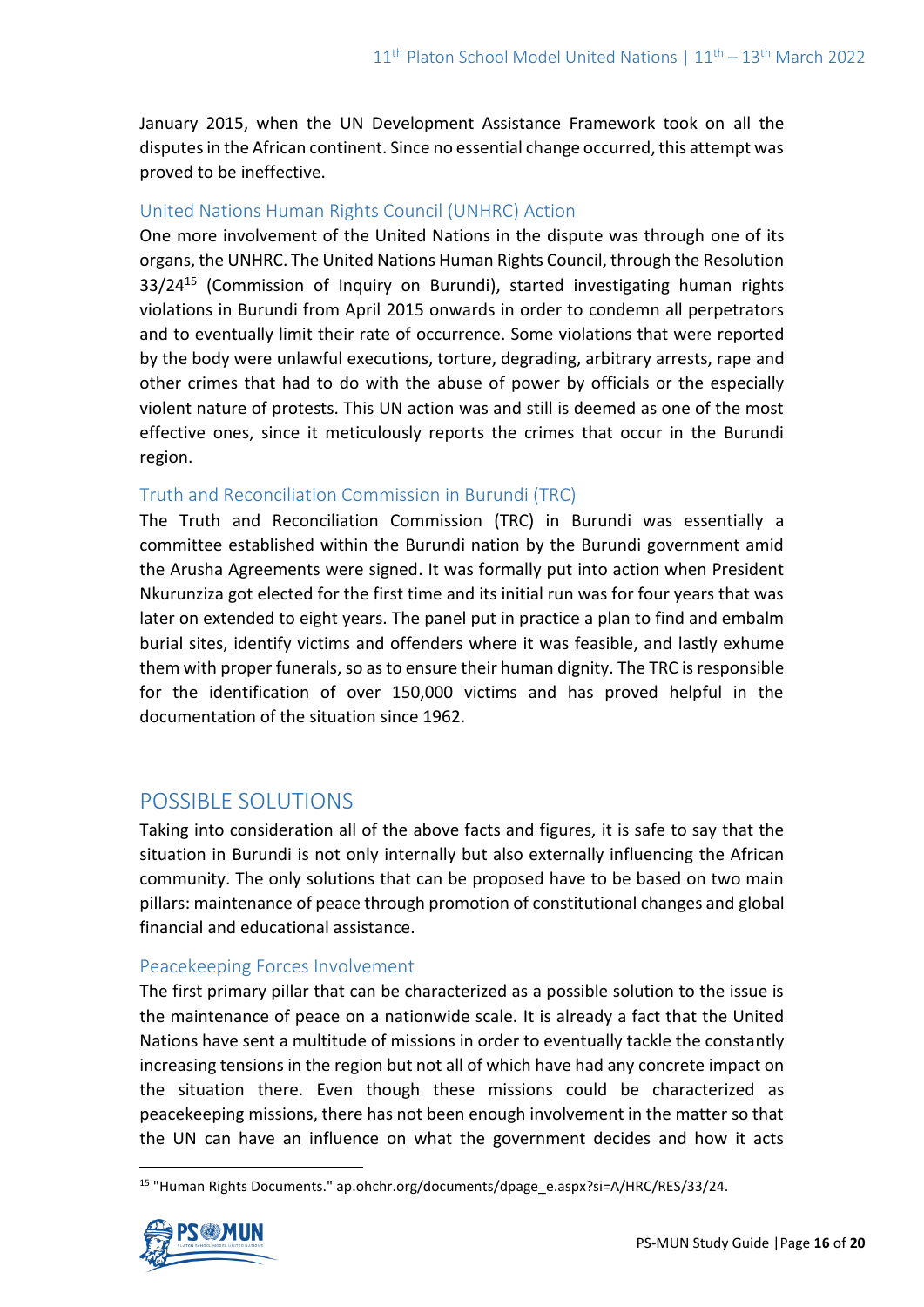countering demonstrations and protests that are oscillerating during certain periods. By promoting even more peacekeeping forces that are more upright, demanding and legally benefited, both the government and the civilians may be able to stabilize their relationship in an attempt to maintain peace, as it was the primary goal of the forces in the first place.

#### Constitutional Changes

As Burundi is a member state of the United Nations and abides by all rules laid out by the UN, it also experiences influence by the UN Security Council. Keeping in mind that the Security Council resolutions are indeed legally binding for all member states, another suggestion on how to ensure peace is through altering the constitution into a more straight-forward set of principles. The misinterpreting of the constitution was the primary reason why protesting and demonstrating escalated into violence and why the government abused its power to condemn civilians. By proposing and, hence, forwarding constitutional changes, valid legal frameworks and laws that are in accordance with international customary law, the constitution of Burundi can be altered into a more exact sum of rules that could perhaps place the law above both the government and the demonstrators.

#### Global Financial & Election Assistance

On the second pillar of possible solutions, financial support provided by countries on a global level towards a less economically developed country seems like a reasonable suggestion when it comes to the situation in Burundi. Keeping in mind that the funds will be obtained by the government and, thus, one of the main parties of the ongoing conflict, strict monitoring has to be endorsed so that the government will not potentially misuse the funds to its favor. The monitoring body may also have another branch of use which is to monitor and, thus, supervise all electoral procedures so as to prevent potential governmental fraud, boycotting of results or even faking the results of an election to its favor. By establishing this monitoring body, any economic and electoral mistakes can be monitored and in case of a possibility arising, even corrected.

#### Global Educational Assistance

One additional measure that can be seen as a potential solution to the internal conflict is education. Bearing in mind the economic hardships the nation has faced the past centuries, one additional sector that has faced tremendous drawbacks is the educational sector. Burundian citizens may be able through the process of education to have conscience of what is happening around them, why are certain things occurring and what has already happened in the Burundi territory. If the global community jointly promotes the education of the Burundi population regardless of ethnic group, then the future of the country can be in the hands of educated and knowledgeable individuals rather than severely influenced demonstrators that are currently the opposite side of the conflict. Undoubtedly, education is indeed a weapon to prevent the conflict from evoking again and through global assistance, this solution is more than feasible.

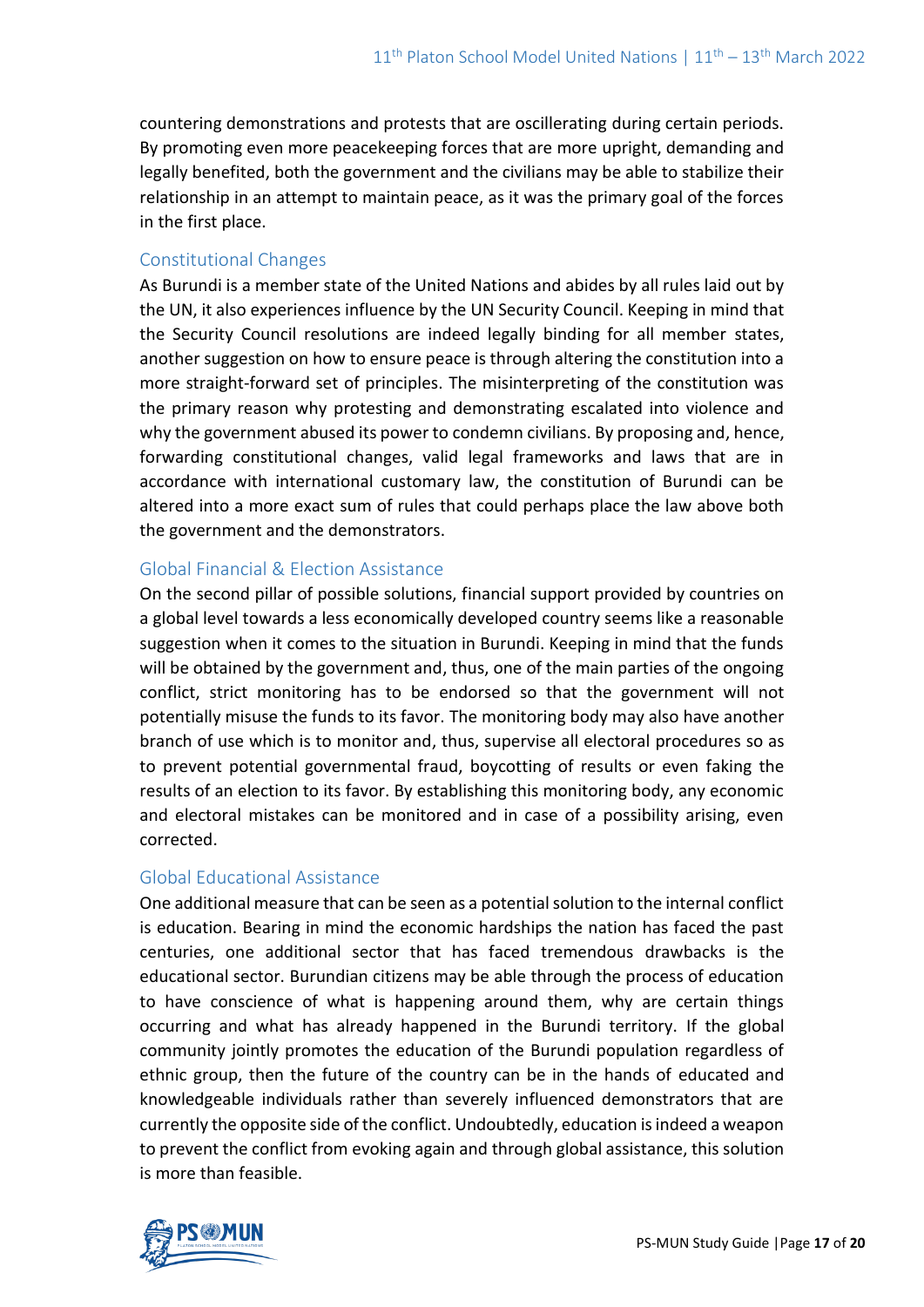### BIBLIOGRAPHY

"10 Facts About the Burundian Unrest." The Borgen Project, 3 Apr. 2020, borgenproject.org/burundian-unrest/.

AfricaNews. "Burundi Ruling Party Candidate Wins Presidential Election." Africanews, 26 May 2020, www.africanews.com/2020/05/25/burundi-polls-ruling-party-oncourse-for-landslide-victory//.

"Burundi's Truth and Reconciliation Commission Presents New Findings." Africanews, 20 Mar. 2021, www.africanews.com/2021/03/20/burindi-s-truth-and-reconcilliationcommission-presents-new-findings//.

"Berlin Conference of 1884–1885." Oxford Reference, www.oxfordreference.com/view/10.1093/acref/9780195337709.001.0001/acref-9780195337709-e-0467.

"Bujumbura." Encyclopedia Britannica, www.britannica.com/place/Bujumbura.

"Burundi - History." Encyclopedia Britannica, www.britannica.com/place/Burundi/History.

"The Burundi Killings of 1972." Accueil | Sciences Po, 27 June 2008, www.sciencespo.fr/mass-violence-war-massacre-resistance/fr/document/burundikillings-1972.html.

"Burundi, the Forgotten Crisis, Still Burns – Africa Center for Strategic Studies." Africa Center for Strategic Studies, 22 June 2020, africacenter.org/spotlight/burundi-theforgotten-crisis-still-burns/.

"Burundi: Intimidation, Arrests During Elections." Human Rights Watch, 6 Sept. 2021, www.hrw.org/news/2020/06/01/burundi-intimidation-arrests-during-elections.

"Burundi: the Commission of Divided Truths." JusticeInfo.net, 25 Nov. 2019, www.justiceinfo.net/en/43042-burundi-the-commission-of-divided-truths.html.

"Burundian Survivors Welcome Report on 1972 Massacres." Anadolu Ajansı, www.aa.com.tr/en/africa/burundian-survivors-welcome-report-on-1972 massacres/2455218.

"Constitution." Cambridge Dictionary | English Dictionary, Translations & Thesaurus, dictionary.cambridge.org/dictionary/english/constitution.

"Constitutional Monarchy." Cambridge Dictionary | English Dictionary, Translations & Thesaurus, dictionary.cambridge.org/dictionary/english/constitutional-monarchy.

"East Africa." Away from the Western Front, 11 Dec. 2021, awayfromthewesternfront.org/campaigns/africa/east-africa/.

EENI Global Business School. "Economic Community Great Lakes Region (CEPGL)." EENI Global Business School, en.reingex.com/CEPGL-Africa.shtml.

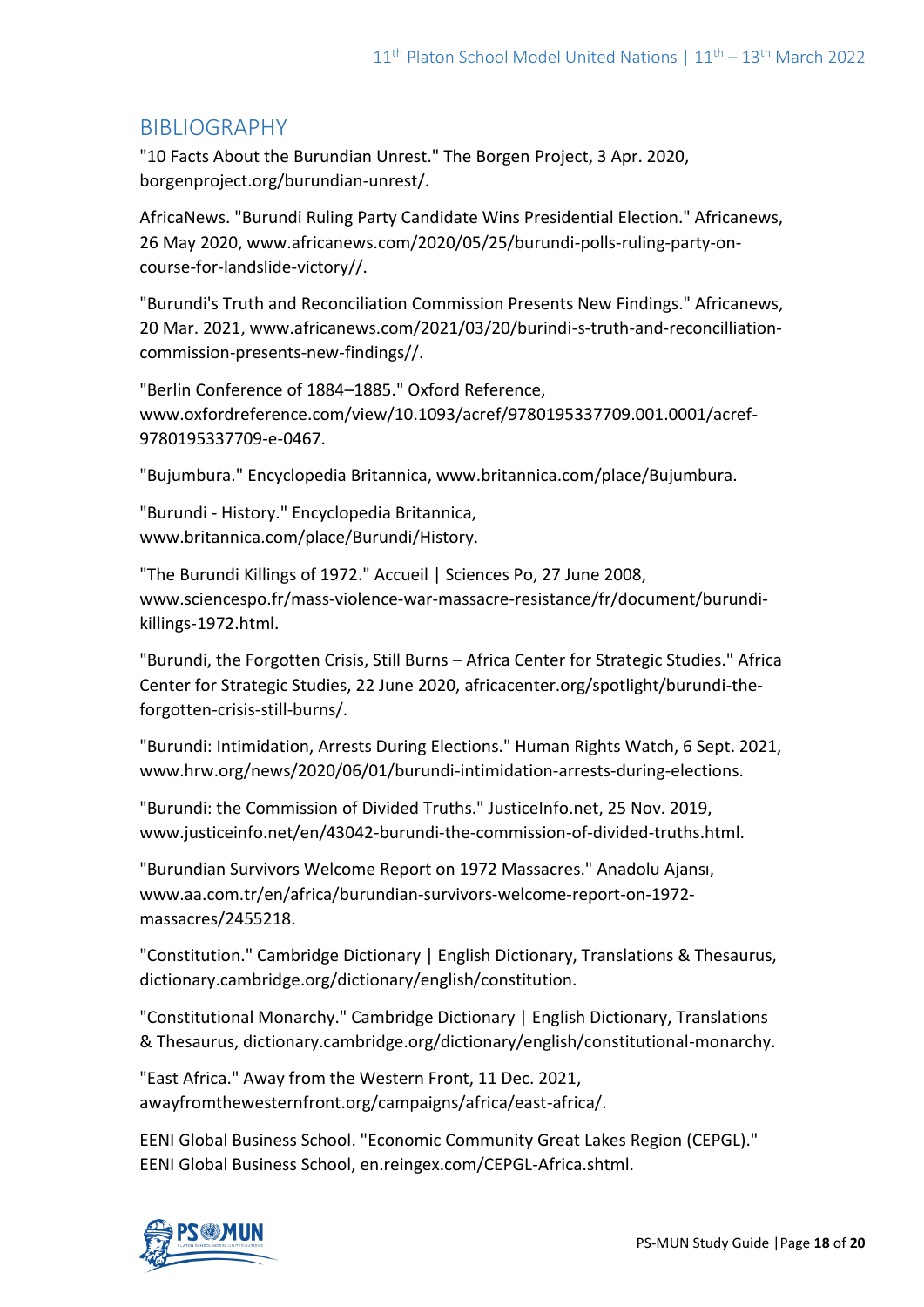"Elections in Burundi." African Elections Database, 2011, africanelections.tripod.com/bi.html.

Gathara, Patrick. "Berlin 1884: Remembering the Conference That Divided Africa." Breaking News, World News and Video from Al Jazeera | Today's Latest from Al Jazeera, 15 Nov. 2019, www.aljazeera.com/opinions/2019/11/15/berlin-1884 remembering-the-conference-that-divided-africa.

"Genocide." Cambridge Dictionary | English Dictionary, Translations & Thesaurus, dictionary.cambridge.org/dictionary/english/genocide?q=Genocide.

"The Heart of the Hutu-Tutsi Conflict." PBS NewsHour, 8 Oct. 1999, www.pbs.org/newshour/politics/africa-july-dec99-rwanda\_10-08.

History.com Editors. "Treaty of Versailles." HISTORY, 18 Dec. 2019, www.history.com/topics/world-war-i/treaty-of-versailles-1.

"Human Rights Documents." ap.ohchr.org/documents/dpage\_e.aspx?si=A/HRC/RES/33/24.

"Independence." Cambridge Dictionary | English Dictionary, Translations & Thesaurus,

dictionary.cambridge.org/dictionary/english/independence?q=Independence.

ISSAfrica.org. "CHAPTER 4 The African Union Mission in Burundi." ISS Africa, issafrica.org/chapter-4-the-african-union-mission-in-burundi.

"Mandate." Cambridge Dictionary | English Dictionary, Translations & Thesaurus, dictionary.cambridge.org/dictionary/english/mandate?q=Mandate.

"ONUB: United Nations Operation in Burundi." United Nations Peacekeeping, peacekeeping.un.org/en/mission/past/onub/.

"Partition of Africa (1885-1914)." Social Studies Lesson Plans, World History LessonPlans, US History Powerpoint Presentations: MultiMediaLearning, multimedialearning.org/FreeDownloads/2010/AfricaPartitionMap.pdf.

"Peacekeeping." Cambridge Dictionary | English Dictionary, Translations & Thesaurus,

dictionary.cambridge.org/dictionary/english/peacekeeping?q=Peacekeeping.

"Pierre Nkurunziza." Encyclopedia Britannica, www.britannica.com/biography/Pierre-Nkurunziza.

"Rebellion and Killings in Burundi (Ikiza - The Scourge) | the Polynational War Memorial." The Polynational War Memorial: a Proposal for a Global War Memorial, 23 July 2018, www.war-memorial.net/Rebellion-and-killings-in-Burundi-3.149.

"Ruanda and Urundi | International Encyclopedia of the First World War (WW1)." 1914-1918-Online. International Encyclopedia of the First World War (WW1), encyclopedia.1914-1918-online.net/article/ruanda\_and\_urundi.